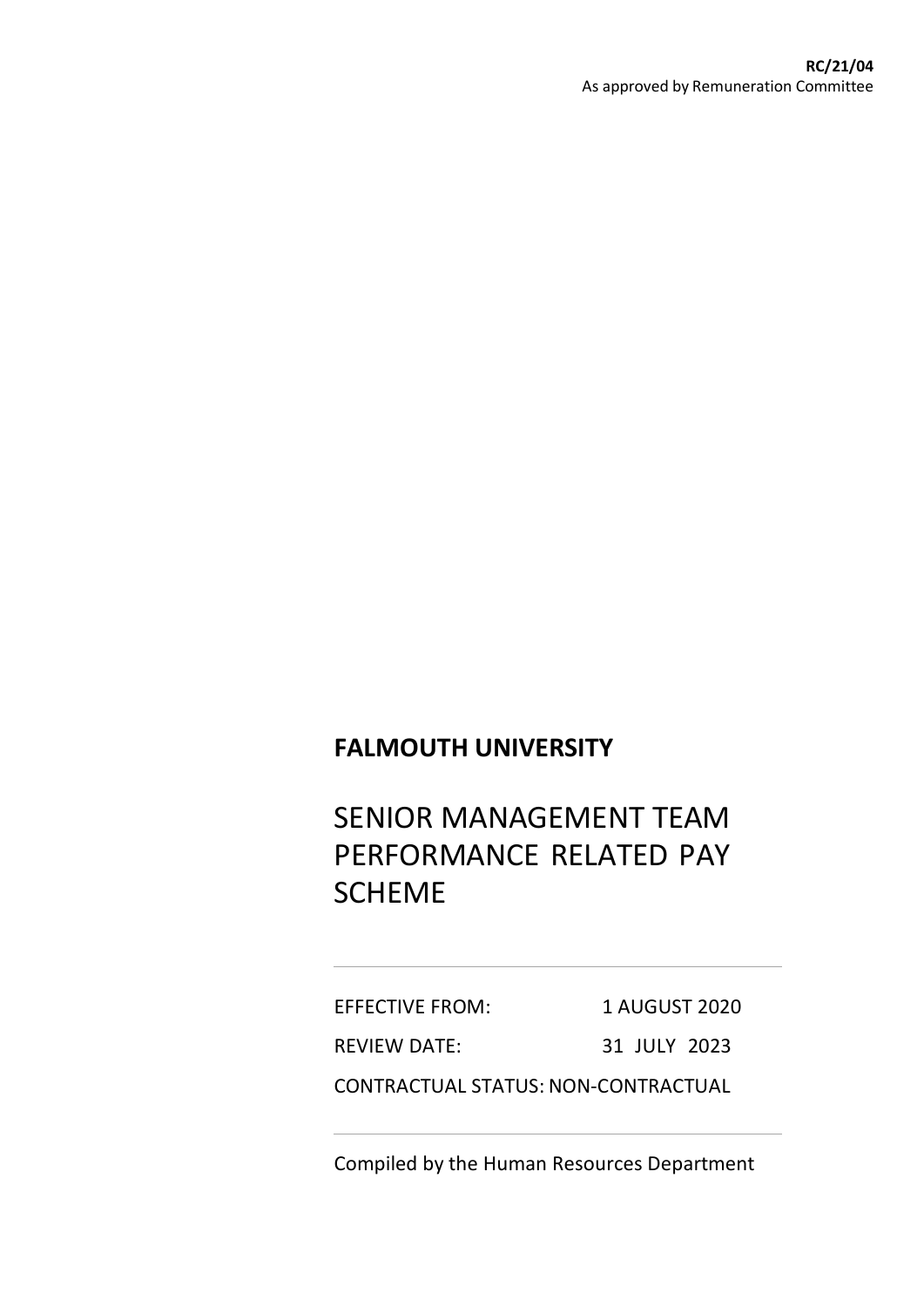### **REWARDING EXCELLENCE – PERFORMANCE RELATED PAY SCHEME**

THIS DOCUMENT SETS OUT THE TERMS OF FALMOUTH'S PERFORMANCE RELATED PAY (PRP) SCHEME AS THIS APPLIES TO ITS SENIOR MANAGEMENT TEAM (SMT)

#### **1. Context**

1.1 Falmouth's Staff Incentivisation & Reward Strategy sets the underlying principles through which Objective 4 of the People Strategy 'To recognise and reward high performing staff' will be delivered.

These are summarised under 6 headings:

- Alignment with the University's strategic objectives and values
- Incentivising a culture of achievement
- Affordability
- Governance
- Equality and parity
- Flexibility

Each of these are defined more fully within the Staff Incentivisation & Reward Strategy.

#### **2. Purpose of the Scheme**

- 2.1 The PRP Scheme is one mechanism used by Falmouth to motivate and reward key staff fortheir role in supporting and delivering its strategic objectives.
- 2.2 It is designed to incentivise and reward the SMT in the delivery of the overall budgeted institutional financial surplus and Strategic Plan, and is intended to complement Falmouth's other arrangements for recognising and rewarding staff.
- 2.3 The principal aim of the revised scheme is to drive an approach that producestangible additionality or 'added value' for the University. Specifically that it should visibly reward the 'change makers' and 'heavy lifters' who deliver 'added value' in any year. Specifically it should:
	- Reward added value above and beyond the job description or 'day job' and therefore should not be seen as an automatic right, or guarantee that is connected to a job orrole.
	- Increase the emphasis on tangible, measurable, results andoutputs.
	- Highlight the concept of 'added value' and exceptionalperformance.
	- Reward outputs that demonstrably deliver the University's Strategic Plan.
	- Establish a clear link between reward and the delivery of the Strategic Plan and overall institutional financial performance.
	- Drive a clear focus on delivery of the Business Plan, efficiency gains and increasing financial surpluses.
	- Reward the delivery of financial targets

In summary this scheme makes a clear distinction between the reward staff receive for doing their "day job" and doing this really well in the form of basic salary and benefits, and any additional PRP they may receive which has to be linked to exceptional, measurable value adding performance.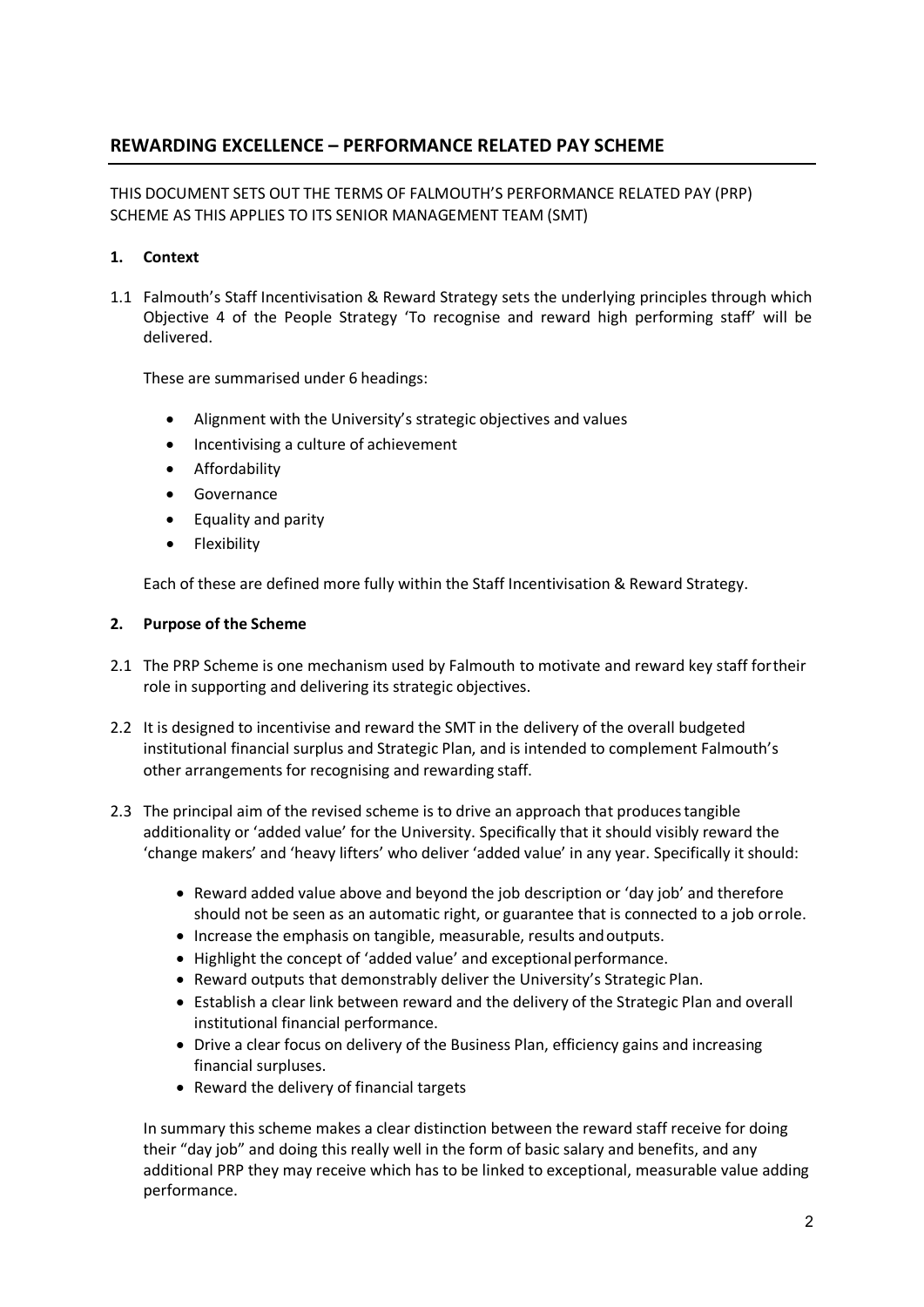#### **3. Scope**

- 3.1 The scheme is open to all members of the Vice Chancellor's Executive Group (VCEG) and Academic Directors (see list of Designated Post Holders attached to RemunerationCommittee Terms of Reference). Other individuals may also have access to PRP for delivery of specific project outcomes and where this is the case they will be notified directly.
- 3.2 In order to be eligible for PRP payments staff will be required to have been employed in an eligible role for a minimum of six months prior to the end of the year underreview.
- 3.3 Payments under this scheme will not be made to staff who have left the employment of the University at the time the review is conducted (normally Oct/Nov of the year following the year under review), regardless of whether they were employed for any part or the whole of the year under review.
- 3.4 Falmouth reserves the right to suspend the scheme or not to make an award during a particular academic year. Such a decision would normally be because of financial or other business performance challenges, or for other good and urgent cause.
- 3.5 The conditions and parameters of this scheme may be reviewed, changed or withdrawn at any time with the approval of the Remuneration Committee of the Board ofGovernors.

#### **4. Structure of the Scheme**

- 4.1 The scheme has two structures as follows:
	- I. Calculation of PRP for those who are members of the Vice Chancellor's Executive Group see section 5.
	- II. Calculation of PRP for Academic Directors and other nominated individuals see section 6.

This difference in calculation is intended to ensure that payment is linked to factors that each individual has the ability to materially impact.

Whilst the individual calculation for the value of payment for both sections of the PRP scheme will differ as outlined in sections 5 and 6 below, Paragraphs 4.2 to 4.6 are applicable to all PRP payments.

- 4.2 Awards are considered annually by the Remuneration Committee based on performance in the past academic year (running from 1 Aug to 31 July each year). Awards are usually considered in October/November each year for the preceding academic year. This allows time for a proper assessment of the outputs for the year under review.
- 4.3 There shall be two remuneration committees as follows:

The Remuneration Committee of the Board of Governors who shall reviewthe following designated post holders:

• Vice-Chancellor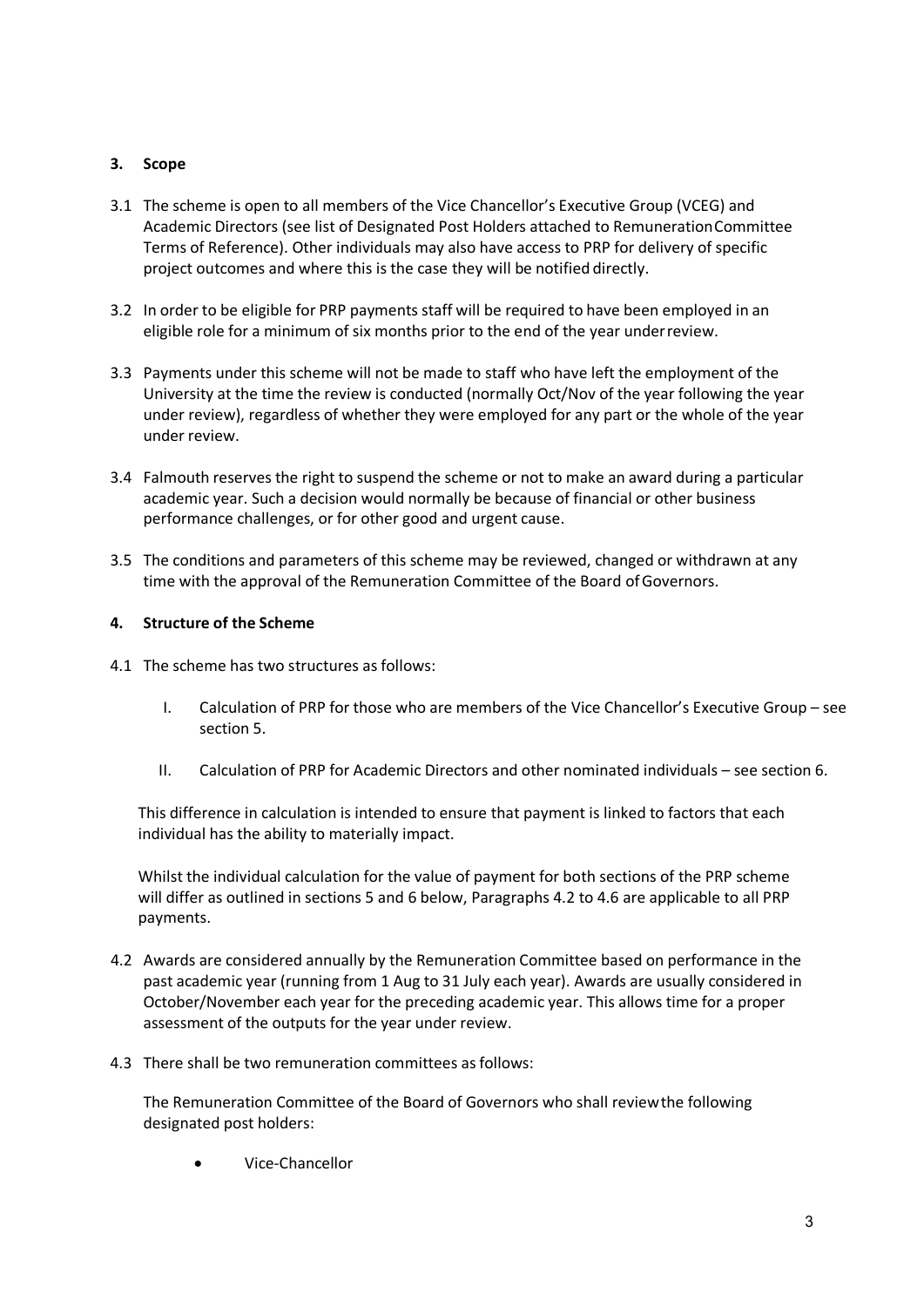- Provost
- Deputy Vice-Chancellor (Research & Innovation)
- Chief Operating Officer
- Chief Marketing Officer
- Strategic Advisor to the Vice-Chancellor, & Secretary to the Board of Governors

The Executive Remuneration Committee shall be responsible for reviewing allindividuals with eligibility to PRP other than those listed above.

- 4.4 PRP will be based on a percentage of total basic annual salary for the group under consideration. For the year under review, the allocation available will be based on 10% of the total basic salaries of the eligible staff group. The Remuneration Committee of the Board of Governors have the ability to amend this figure for future years.
- 4.5 The payment of any element of the PRP scheme will normally be contingent on the achievement of the overall institutional budgeted surplus, although the Remuneration Committee of the Board of Governors have the authority to determine otherwise if they see fit. No payments for PRP shall be released to any participating employee until the Remuneration Committee of the Board of Governors have given approval, having considered the financial performance and achievement of the institutional surplus.
- 4.6 Provision for this scheme is to be built into the annual budget setting process.

#### **5. Calculation of PRP for members of the Vice Chancellor's Executive Group (VCEG)**

5.1 The scheme has two elements:

Firstly, a **group element** of up to 5% of each eligible member's annual basic salary that is payable to all eligible members if the following institutional objectives for the year in question are delivered:

- Achievement of budgeted surplus 1% available
- Achievement of budgeted income targets 2%available
- Achievement of diversification objectives 1% available
- Achievement of metrics related to teaching excellence 1% available

Tapered institutional performance targets may be agreed for the year in question, which detail specific sub-targets for full achievement and partial achievement from 85%-95%.

Tapered targets avoid 'cliff edge' decisions, for example where a multi-million pound target is missed by a tiny margin, and enables the Remuneration Committee to reach a transparent, data-driven decision on the institutional performance each year as it relates to PRP.

Secondly, an **individual element** related to the contribution of that individual to the overall surplus and based on their delivery of 'value added', transformational change and/or the delivery of a substantial new business benefit.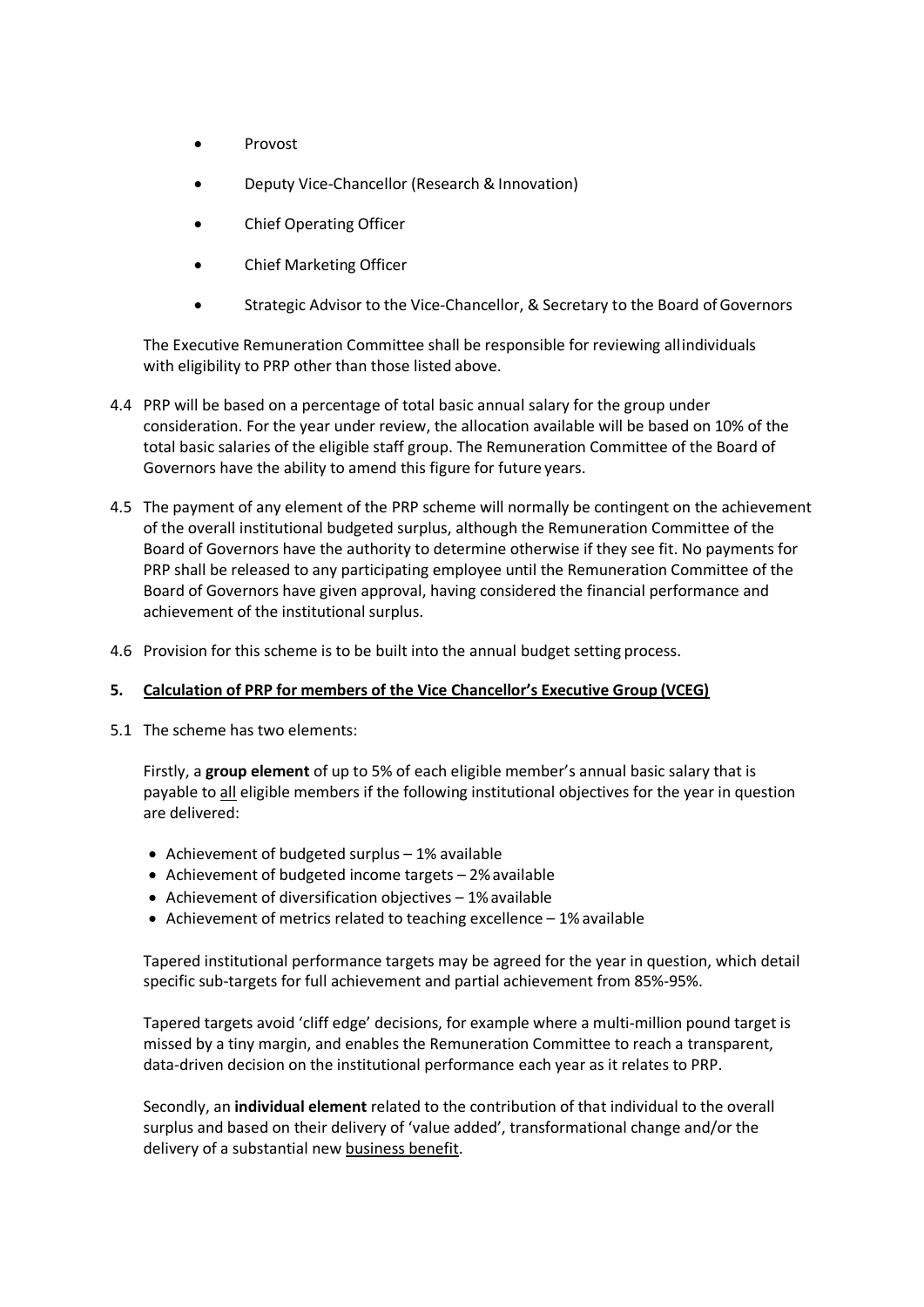In general it is not expected that this element will be paid at all if the relevant departmental budget is not delivered, although the Remuneration Committee of the Board of Governors have the authority to determine otherwise if it sees fit.

For the year under review a total of 5% of eligible member's annual basic salary is to be linked to this element.

- 5.2 In relation to the group element, the committee will consider the financial statements and key internal and public data on Falmouth's performance metrics for the year under review to determine whether this element should be payable or not.
- 5.3 In relation to the **individual element**, the individual's line manager is responsible for recommending awards for all Senior Post Holders who are eligible for PRP. The Chair of Governors is responsible for recommending the award for the Vice-Chancellor. Proposals should be presented to the October meeting of the relevant Remuneration Committee and shallconsist of a paper outlining, for each member of the senior management team eligible for PRP, his/her assessment of their success in meeting the criteria. Appendix 1 provides a sample document for this purpose. The Chair of Governors will present a paper to the Remuneration Committee of the Board of Governors setting out his/her assessment of the Vice Chancellor's success in meeting the criteria.
- 5.4 All Awards are subject to approval by the Remuneration Committee of the Board of Governors.

#### **6. Calculation of PRP for Academic Directors and other designated senior managers**

The full PRP entitlement shall be based on an **individual element** related to the contribution of that individual and based on their delivery of 'value added', transformational change and/or the delivery of a substantial new business benefit.

The assessment of performance of Academic Directors shall be made against the following criteria:

- Achievement of Departmental budget targets gateway for payment
- Achievement of Departmental student recruitment targets 2% available
- Achievement of Departmental student retention targets 2% available
- Achievement of Departmental student satisfaction targets 2% available
- Achievement of Departmental income and product diversification targets 2% available
- Development of personal and Departmental Research & Innovation impact 2% available

The assessment of performance of other designated senior managers shall be made based on performance against personal objectives that are set and agreed at the start of the year under review.

The individual's line manager is responsible for recommending awards and proposals should be presented to the October meeting of the relevant Remuneration Committee and shall consist of a paper outlining, for each member of the senior management team eligible for PRP, his/her assessment of their success in meeting the criteria. Appendix 1 provides a sample document for this purpose.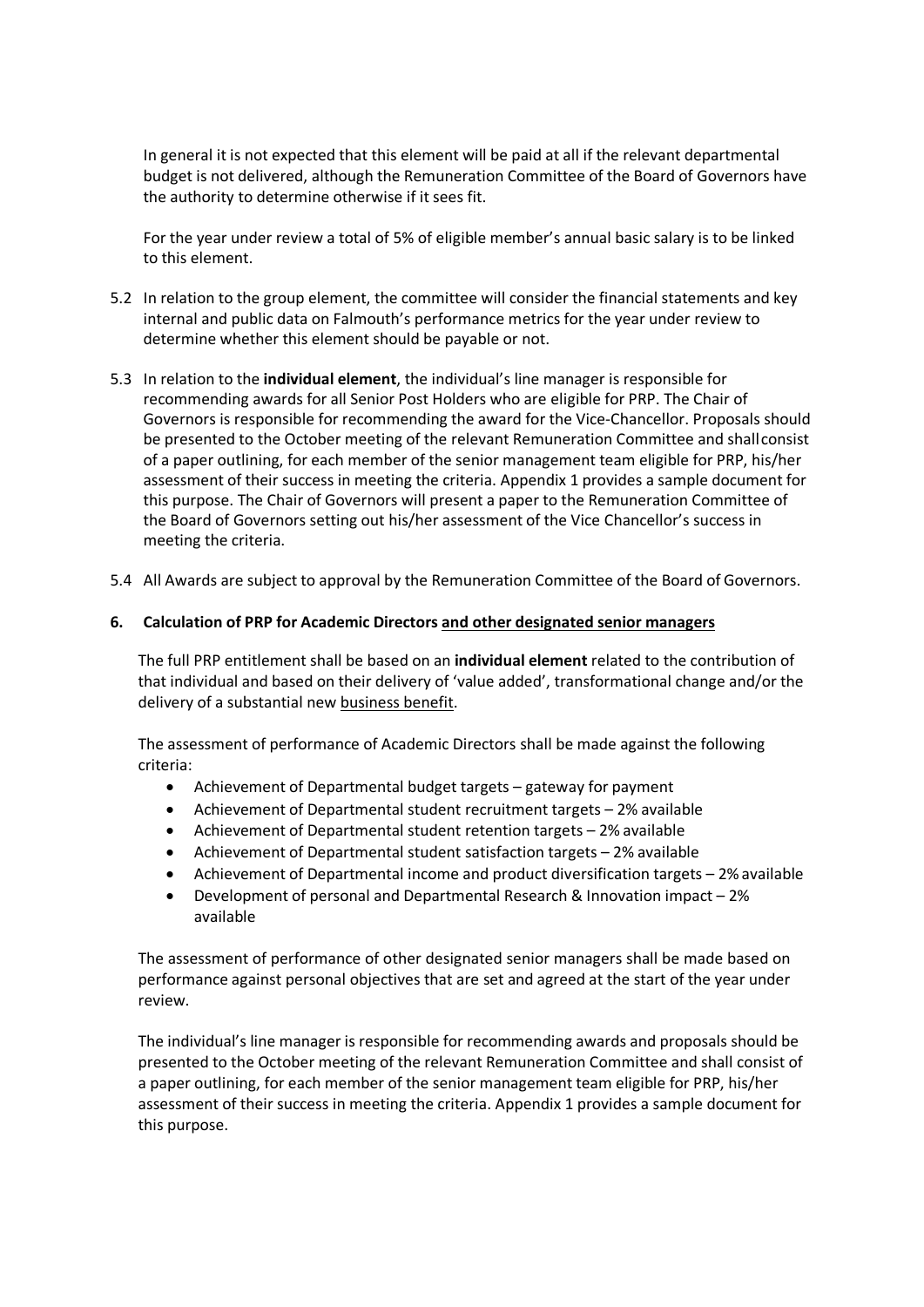In general it is not expected that this element will be paid at all if the relevant departmental budget is not delivered, although Remuneration Committee have the authority to determine otherwise if it sees fit.

A total of 10% of eligible member's annual basic salary is to be linked to this element.

#### **7 Process During the Committee**

- 7.1 **Sequencing of Committees** The Remuneration Committee of the Board of Governors will meet first in order to confirm whether any awards are payable and if so to determine the level of award that is related to the group element.
- 7.2 **Group Element -** The Remuneration Committee of the Board of Governors will first review the financial statement and key internal and public data on Falmouth's performance metrics for the year under review and confirm whether targets have been delivered. If this is the case then an award of up to 5% of basic salary will be awarded to each eligible member of the VCEG. If the targets have not been delivered, then it will record either a decision not to pay this element of the PRP award at all, or to make a reduced award which will be applicable to all eligible members of the VCEG and designated senior managers. In either case the reasons for the decision will be recorded by the servicing officer.
- 7.3 **Individual Element**  The committees will consider and review the recommendations and information presented to the committee as set out at Paragraphs 5. and 6 above. This review will seek to ensure that the assessment process has been applied consistently and that there is consensus amongst the committee on the level of achievement of each individual. Where consensus cannot be reached, the decision of the Chair will be final. The committees will then determine the % PRP to be awarded for this element.
- 7.4 When the decisions arising out of paragraphs 5.1, 5.2 and 6 above are applied, the committee will then be able to assess whether there are any funds remaining from the overall allocation for PRP for the eligible members of SMT. Where there are funds remaining, the Remuneration Committee of the Board of Governors may, at its entire discretion decide to award additional amounts to individual members of staff under consideration provided the overall allocation is not exceeded. To support this discussion the Executive Remuneration Committee shall provide recommendations for any individuals reviewed who they believe should be considered for additional amounts. Such awards will normally recognise the most outstanding achievements that have advanced the University's aims beyond expectations. The amounts and reasons for these allocations should be recorded by the servicing officer to the committee.
- 7.5 The award of PRP is entirely at the discretion of the Remuneration Committees and there is no right of appeal in relation to the application of this scheme.

#### **8. Payment of PRP**

8.1 Payment of PRP will be made with the next available payroll following conclusion of the Remuneration Committees' considerations. Payments are taxable and subject to National Insurance and pension contributions.